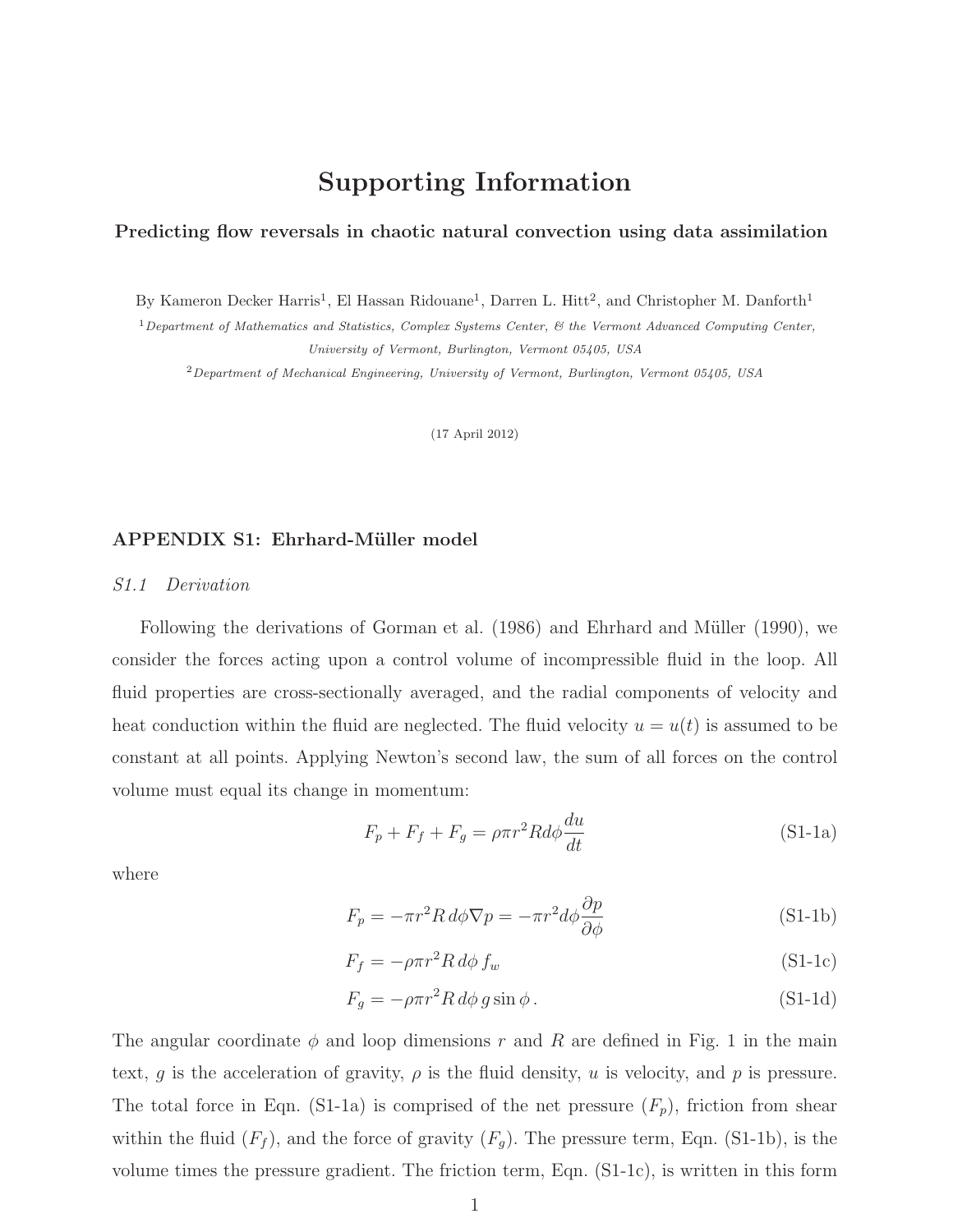in order to simplify the analysis; all frictional effects are contained in  $f_w$  which will depend on fluid velocity, to be discussed later.

Before we write the momentum equation, it is convenient to apply the Boussinesq approximation, which assumes that variations in fluid density are linear with temperature. In other words,  $\rho = \rho(T) \approx \rho_0(1 - \gamma(T - T_0))$  where  $\rho_0$  is the reference density,  $\gamma$  is the coefficient of volumetric thermal expansion, and  $T_0 = \frac{1}{2}(T_h + T_c)$  is the reference temperature. The Boussinesq approximation also states that the density variation is insignificant except in terms multiplied by g. Thus, the density  $\rho$  is replaced by  $\rho_0$  in all terms of Eqn. [\(S1-1\)](#page-0-3) except gravity, Eqn. [\(S1-1d\)](#page-0-4). Using the Boussinesq approximation, gathering terms, and dividing out common factors gives the momentum equation

$$
\rho_0 \frac{du}{dt} d\phi = -d\phi \left( \frac{1}{R} \frac{\partial p}{\partial \phi} + \rho_0 \left( 1 - \gamma (T - T_0) \right) g \sin \phi + f_w \right) . \tag{S1-2}
$$

Integrating about the loop, the momentum equation is simplified because u and  $f_w$  are independent of  $\phi$  and other terms drop out due to periodicity.

<span id="page-1-2"></span>
$$
\rho_0 \frac{du}{dt} = \frac{\rho_0 \gamma g}{2\pi} \int_0^{2\pi} d\phi \ T \sin \phi - f_w \tag{S1-3}
$$

We now must account for the transfer of energy within the fluid, and between the fluid and the wall. All modes of heat transfer are neglected except convection, which is a valid approximation when  $r \ll R$  [\(Welander](#page-14-2), [1967](#page-14-2); Ehrhard and Müller, [1990\)](#page-14-1). The energy rate of change  $(D/Dt)$  is the material derivative with respect to time) in the control volume is

$$
\rho_0 \pi r^2 R \, d\phi \, c_p \frac{DT}{Dt} \equiv \rho_0 \pi r^2 R \, d\phi \, c_p \left(\frac{\partial T}{\partial t} + \frac{u}{R} \frac{\partial T}{\partial \phi}\right) \tag{S1-4}
$$

which must be equal to the heat transfer through the wall

<span id="page-1-1"></span><span id="page-1-0"></span>
$$
\Delta Q = -\pi r^2 R d\phi h_w (T - T_w), \qquad (S1-5)
$$

where  $c_p$  is the specific heat of the fluid,  $h_w$  is the heat transfer coefficient, which depends on velocity, and  $T_w$  is the temperature at the wall. Combining Eqns. [\(S1-4\)](#page-1-0) and [\(S1-5\)](#page-1-1) gives the energy equation

$$
\left(\frac{\partial T}{\partial t} + \frac{u}{R}\frac{\partial T}{\partial \phi}\right) = -\frac{h_w}{\rho_0 c_p} (T - T_w). \tag{S1-6}
$$

Together, Eqns. [\(S1-3\)](#page-1-2) and [\(S1-6\)](#page-1-3) represent a simple model of the flow in the loop.

The transport coefficients  $f_w$  and  $h_w$  characterize the interaction between the fluid and the wall. They are defined by the constitutive relations [\(Ehrhard and M¨uller, 1990](#page-14-1))

<span id="page-1-4"></span><span id="page-1-3"></span>
$$
h_w = h_{w_0} \left[ 1 + Kh(|x_1|) \right] \tag{S1-7}
$$

<span id="page-1-5"></span>
$$
f_w = \frac{1}{2}\rho_0 f_{w_0} u \,, \tag{S1-8}
$$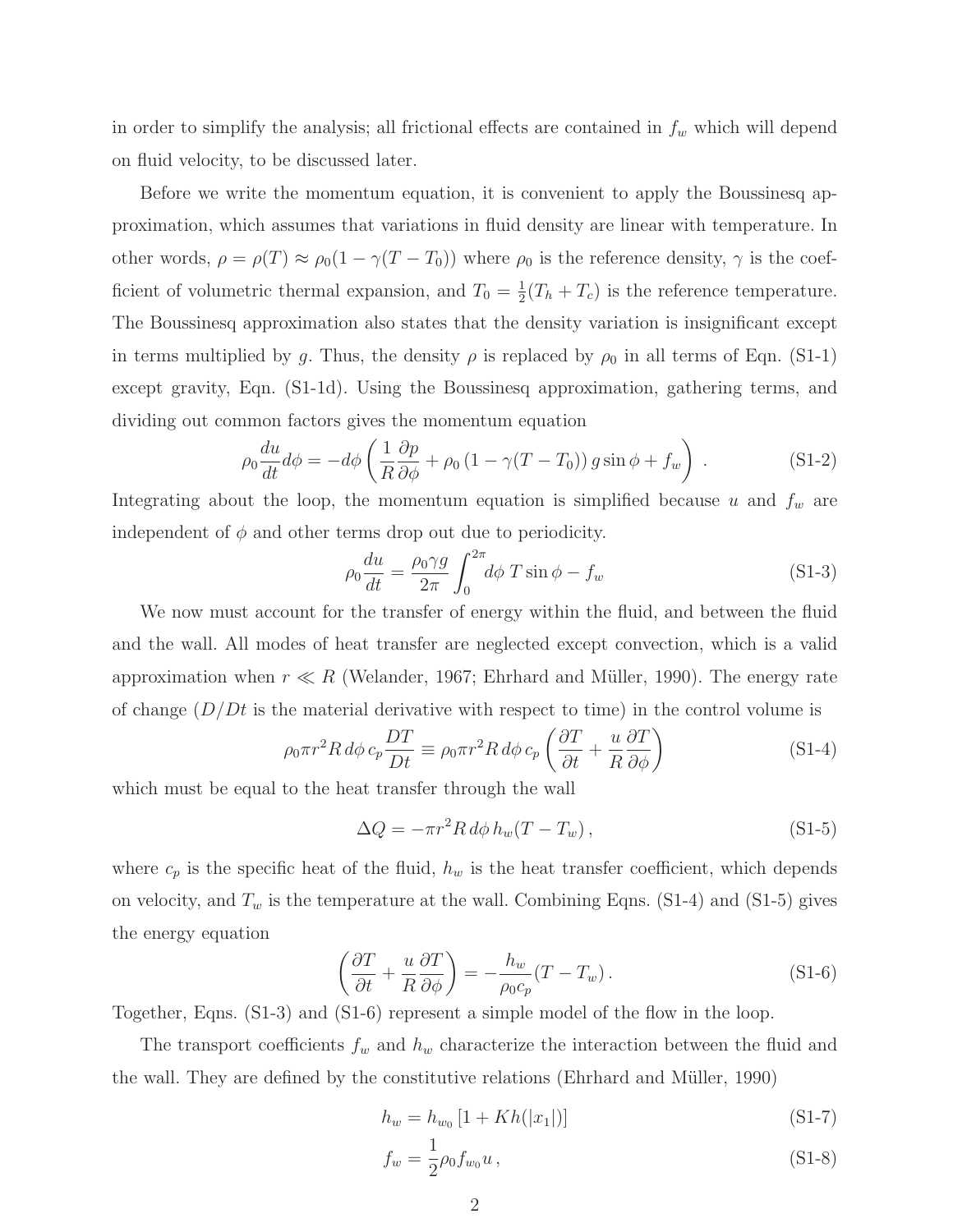where  $x_1 \propto u$  is the dimensionless velocity. The function

$$
h(x) = \begin{cases} p(x) & \text{when } x < 1\\ x^{1/3} & \text{when } x \ge 1 \end{cases}
$$
 (S1-9)

in Eqn. [\(S1-7\)](#page-1-4) determines the velocity dependence of the heat transfer coefficient, which varies as  $u^{1/3}$  for moderate u (Ehrhard and Müller, [1990\)](#page-14-1). We introduce the fitting polynomial  $p(x) = 44/9 x^2 - 55/9 x^3 + 20/9 x^4$  to ensure that  $h_w$  is analytic at  $x_1 = 0$ . This piecewise definition causes  $h(x)$  to vary as  $p(x)$  for  $x \le 1$  and  $x^{1/3}$  for  $x > 1$ . Eqn. [\(S1-8\)](#page-1-5) gives the frictional deceleration of the fluid when  $|u| > 0$ , and the  $\rho_0/2$  term is retained to simplify the final solution. Dimensionally,  $f_w$  is an acceleration  $(m/s^2)$  and  $h_w$  is power per unit volume per unit temperature (W/m<sup>3</sup>K). These coefficients  $h_{w_0}$ ,  $f_{w_0}$ , and K must be estimated from experiments (e.g., Ehrhard and Müller, 1990; [Welander, 1967;](#page-14-2) [Gorman et al.](#page-14-0), [1986](#page-14-0)) or from other empirical means. In Sec. [S1.2,](#page-3-0) we describe the empirical methods used for parameter estimation.

Ehrhard and Müller [\(1990\)](#page-14-1) solved the system of two coupled, partial differential equations (Eqns.  $(S1-3)$ ) and  $(S1-6)$ ) by introducing an infinite Fourier series for T. The essential dynamics can be captured by the lowest modes, i.e.,

<span id="page-2-0"></span>
$$
T(\phi, t) = C_0(t) + S(t) \sin \phi + C(t) \cos \phi.
$$
 (S1-10)

Because this form of T separates the variables  $\phi$  and t, the problem is transformed into a set of ordinary differential equations. Substituting Eqn. [\(S1-10\)](#page-2-0) into Eqn. [\(S1-3\)](#page-1-2) and inte-grating gives the equation of motion for u. Similarly, Eqn. [\(S1-6\)](#page-1-3) is integrated by  $\oint d\phi \sin \phi$ and  $\oint d\phi \cos \phi$  to separate the two temperature modes S and C. The system is written in dimensionless form

<span id="page-2-1"></span>
$$
\frac{dx_1}{dt'} = \alpha (x_2 - x_1) \tag{S1-11a}
$$

$$
\frac{dx_2}{dt'} = \beta x_1 - x_2 \left( 1 + Kh(|x_1|) \right) - x_1 x_3 \tag{S1-11b}
$$

$$
\frac{dx_3}{dt'} = x_1 x_2 - x_3 (1 + Kh(|x_1|))
$$
\n(S1-11c)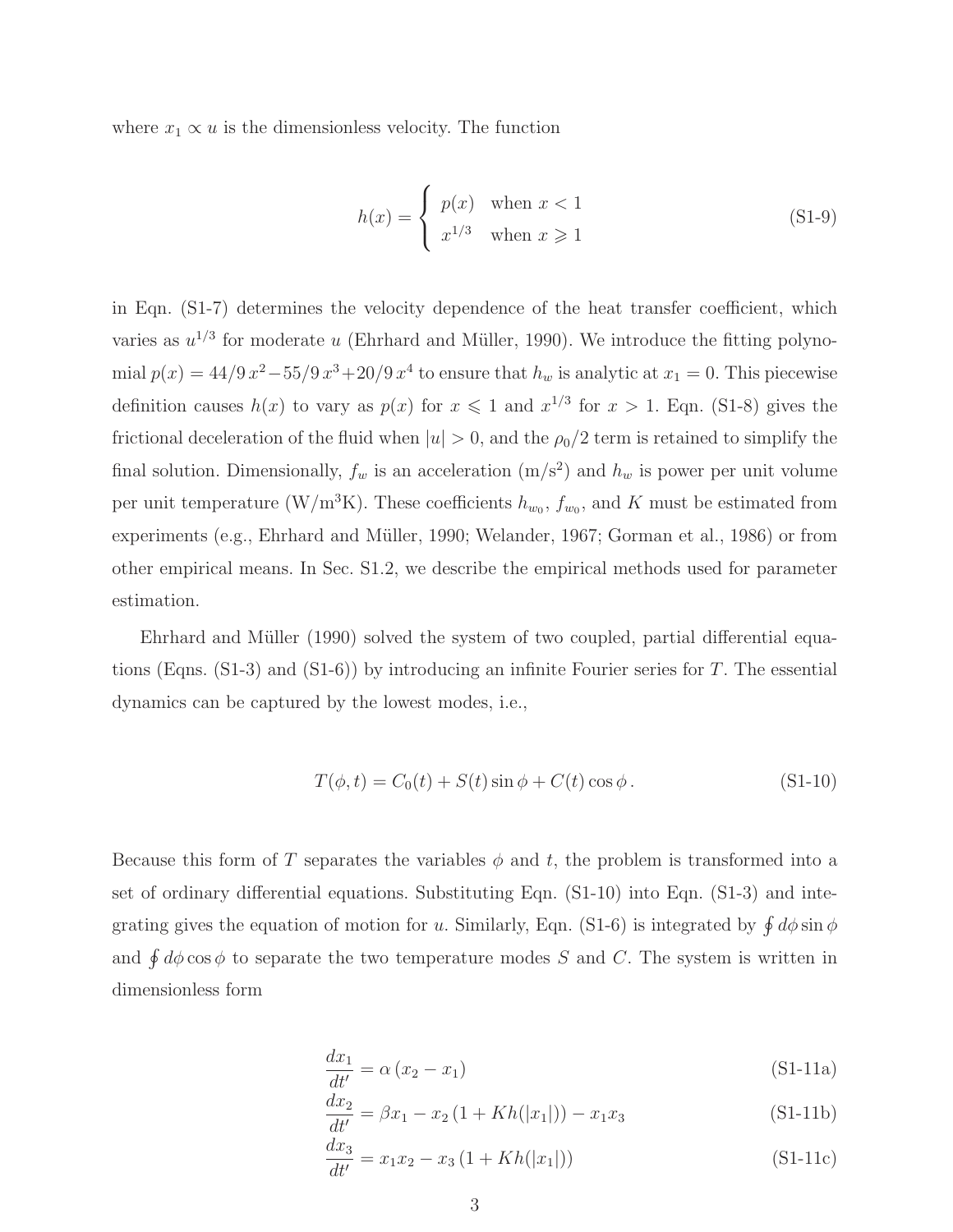where the following linear transformations have been made to create dimensionless variables

$$
t' = \frac{h_{wo}}{\rho_0 c_p} t
$$
  
\n
$$
x_1 = \frac{\rho_0 c_p}{R h_{w_0}} u
$$
  
\n
$$
x_2 = \frac{1}{2} \frac{\rho_0 c_p \gamma g}{R h_{w_0} f_{w_0}} \Delta T_{3-9}
$$
  
\n
$$
x_3 = \frac{1}{2} \frac{\rho_0 c_p \gamma g}{R h_{w_0} f_{w_0}} \left(\frac{4}{\pi} \Delta T_w - \Delta T_{6-12}\right).
$$
 (S1-12)

Physically,  $x_1$  is proportional to the mean fluid velocity,  $x_2$  to the temperature difference across the convection cell or  $\Delta T_{3-9}$  (between 3 o'clock and 9 o'clock), and  $x_3$  is proportional to the deviation of the vertical temperature profile (characterized by the temperature difference between 6 o'clock and 12 o'clock,  $\Delta T_{6-12}$ ) from the value it takes during conduction.

The parameter  $\alpha = \frac{1}{2}\rho_0 c_p f_{w_0}/h_{w_0}$  is comparable to the Prandtl number, the ratio of momentum diffusivity and thermal diffusivity. Similar to the Rayleigh number, the heating parameter

$$
\beta = \frac{2}{\pi} \frac{\rho_0 c_p \gamma g}{R h_{w_0} f_{w_0}} \Delta T_w \tag{S1-13}
$$

determines the onset of convection as well as the transition to chaotic behavior.

Although the previous derivation assumes a 3D geometry, the CFD simulations described in Sec. 2.1 of the main text, were performed in 2D. A 2D geometry corresponds to infinite concentric cylinders as opposed to the quasi-1D torus. Due to cross-sectional averaging, the EM equations of motion [\(S1-11\)](#page-2-1) are the same in 2D or 3D; the change may be realized by letting  $\pi r^2 \to 2r$  in Eqns. [\(S1-1\)](#page-0-3), [\(S1-4\)](#page-1-0), and [\(S1-5\)](#page-1-1) and carrying out the rest of the derivation. The only differences arise in the non-dimensional transformations and parameters, which were empirically determined by a multiple shooting algorithm (see Sec. [S1.2\)](#page-3-0).

#### <span id="page-3-0"></span>S1.2 Parameter estimation

Before any forecasting, the parameters matching the EM model to the thermosyphon simulation needed to be determined. Ehrhard and Müller [\(1990\)](#page-14-1) used experimental measurements to determine the correlation coefficients for friction,  $f_{w_0}$ , and heat transfer,  $h_{w_0}$ and K. They achieved this by opening the loop at  $\phi = \pi/2$  and providing a developed flow with adjustable velocity. By measuring the pressure loss ( $\propto f_w$ ) and heat transfer across the loop for a range of velocities, they were able to find the correlation coefficients using regression. We were unable to accomplish this with a CFD simulation of an open-loop geometry.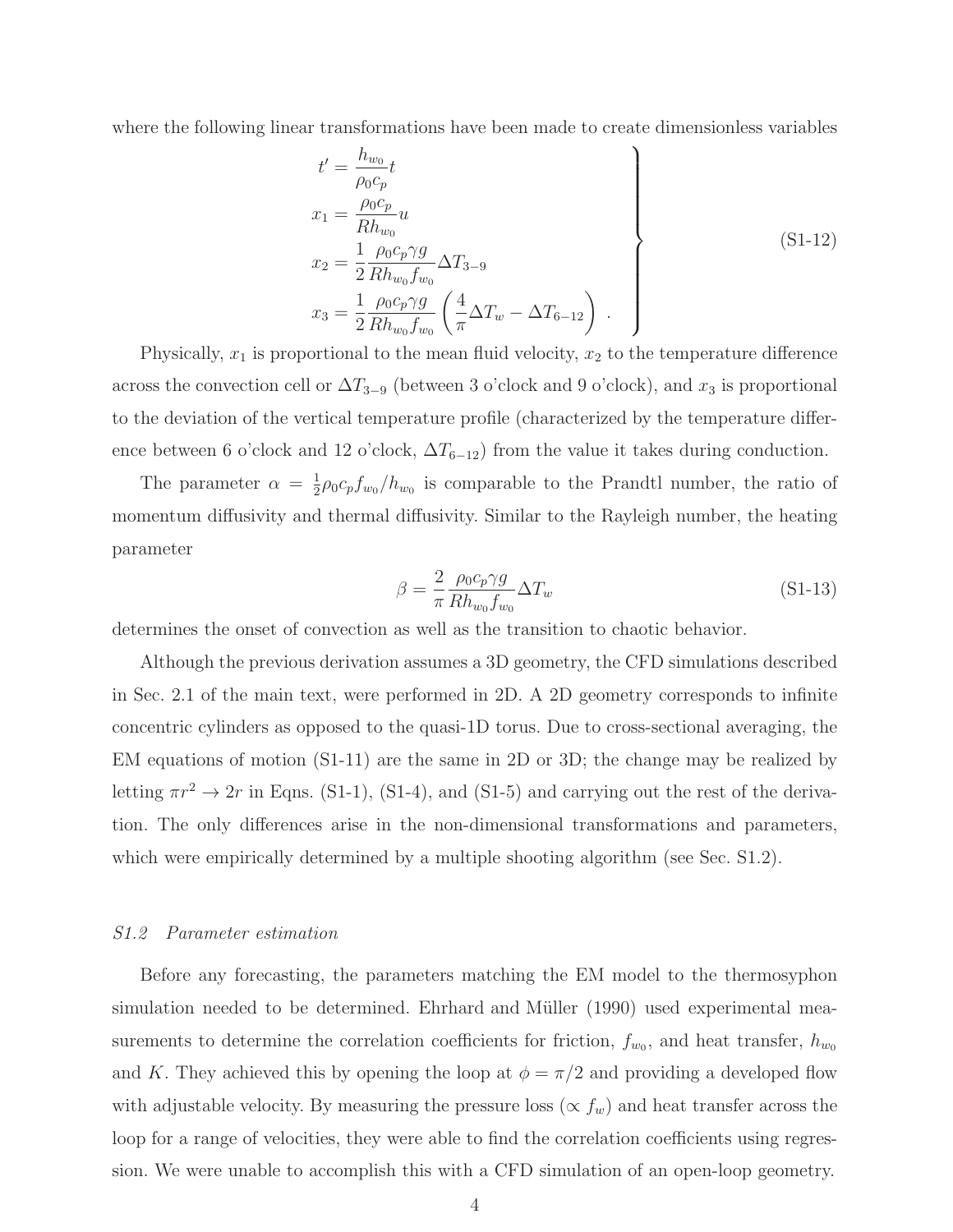<span id="page-4-0"></span>

<span id="page-4-1"></span>Figure S1-1. Results of the multiple shooting algorithm. The entire training timeseries is shown. Starred points are the CFD thermosyphon mass flow rate data used for validation. Also shown are the trajectories of model integrations over each shooting window, which are indicated by the dashed vertical lines. In one shooting window, near 515 min, the model does not match the data because the optimization has not found a good IC (it is near the highly unstable conducting equilibrium) even though the parameters are acceptable.

| parameter                                               | value                                    |  |  |
|---------------------------------------------------------|------------------------------------------|--|--|
| $\alpha$<br>ß<br>K<br>$t$ scale (s)<br>q scale $(kg/s)$ | 7.99<br>27.3<br>0.148<br>631.6<br>0.0136 |  |  |
|                                                         |                                          |  |  |

Table S1-1. Final parameters used in the data assimilation scheme. The first three are the dimensionless parameters of the model, and the final two are used to rescale the dimensionless time and mass flow rate.

Instead, parameter estimation was formulated as a multiple shooting problem. Shooting methods minimize the error in an ODE trajectory relative to data by optimizing over all possible initial conditions and parameter space. Multiple shooting is a shooting method suitable for chaotic ODEs [\(Baake et al., 1992\)](#page-14-3). It overcomes the sensitive dependence on initial conditions by partitioning the data set and solving the shooting problem on those subsets of the data, augmented by continuity conditions. We used the nonlinear least square optimizer lsqnonlin in [Matlab](#page-14-4) [\(2009](#page-14-4)) to perform the minimization and relaxed the continuity constraints. The model parameters which were tuned were  $\alpha$ ,  $\beta$ , and K. However, we also needed a way to determine the time and velocity scales to convert the dimensionless variables  $t'$  and  $x_1$  to their observed, dimensional values t and q. These scales change as the other parameters are varied, so these were incorporated into the variables of the optimization.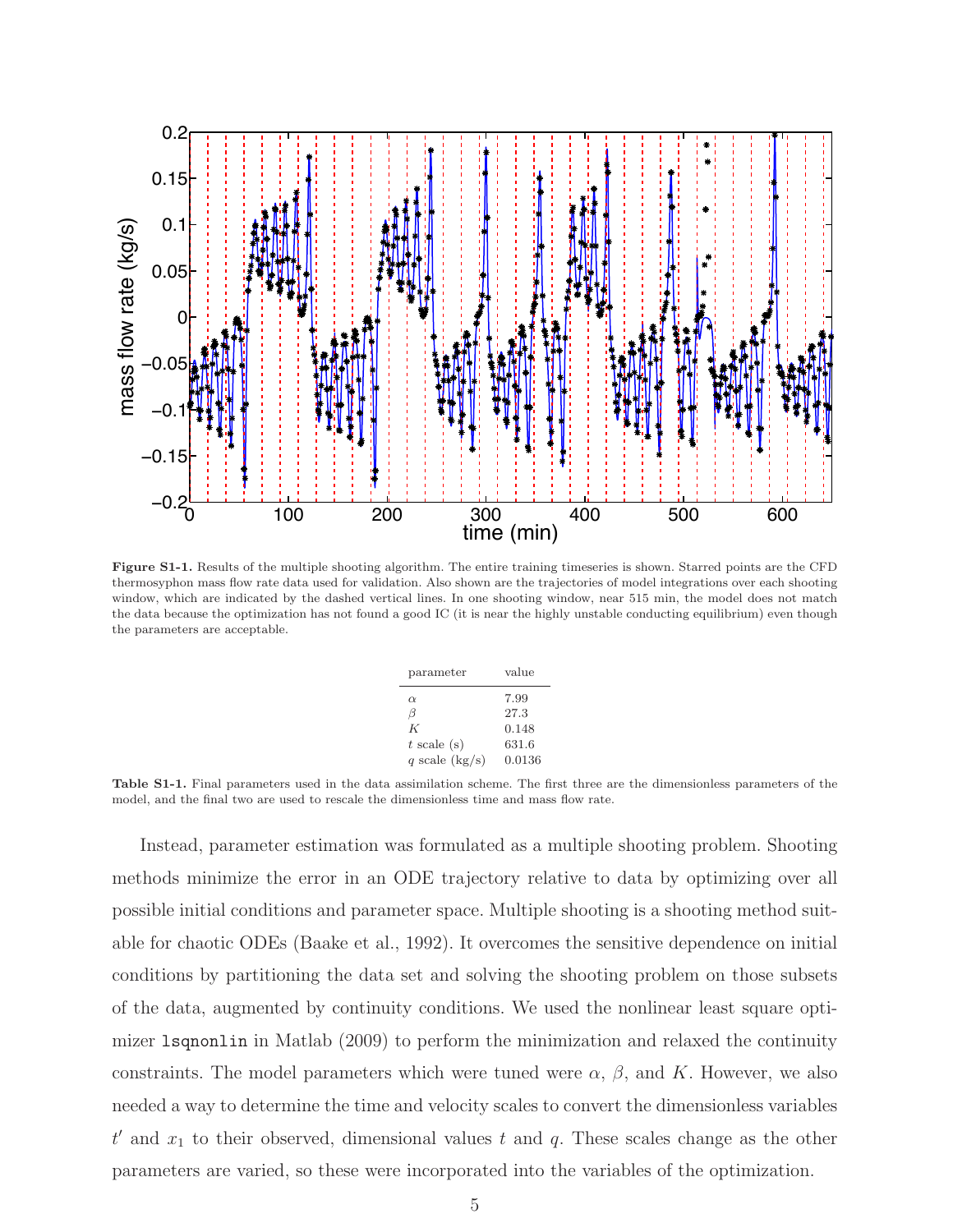The results of the multiple shooting algorithm are shown in Fig. [S1-1](#page-4-0) and Table [S1-1.](#page-4-1)

# APPENDIX S2: Data assimilation algorithms

#### S2.1 Kalman Filter (KF)

The KF is well-known and widely used in linear DA and control problems. Although the thermosyphon is highly nonlinear, the linear update equations are similar to those of the nonlinear algorithms used for this experiment. The KF attempts to assimilate observations and forecasts for a process of the form

$$
\mathbf{x}_k^t = \mathbf{W} \mathbf{x}_{k-1}^t \,. \tag{S2-1}
$$

In this case,  $x^t$  is the true state, which advances in time according to the linear process  $W$ , which is unknown but approximated by the model M. Subscripts index the time step. Using the model, the analysis from the previous time step is integrated to generate the background forecast for the current time step

<span id="page-5-0"></span>
$$
\mathbf{x}_k^b = \mathbf{M} \mathbf{x}_{k-1}^a \tag{S2-2}
$$

where M is the linear model,  $x^a$  is the old analysis, and  $x^b$  is the background. Because M is only an approximation of  $W$ , a perfect initial condition will not lead to a perfect forecast, so

$$
\mathbf{x}_k^t = \mathbf{M}\mathbf{x}_{k-1}^t + \epsilon_k^q \tag{S2-3}
$$

where the model errors  $\epsilon^q$  have covariance **Q** (usually assumed to be constant in time) and are written on the right hand side for convenience. When deemed unnecessary, time subscripts are left out.

Given an observation **y** and background forecast  $x^b$ , the KF finds the optimal way to combine them into the *analysis*  $x^a$ , the best guess of the current state. This becomes the IC when forecasting with the model, Eqn.  $(S2-2)$ . In an operational context, we usually cannot observe every state variable. If  $\mathbf{x} \in \mathbb{R}^N$  and  $\mathbf{y} \in \mathbb{R}^M$ , then  $M \langle N \rangle$  (in NWP  $M \langle N \rangle$ ), so we define the observation operator  $\mathcal{H}: \mathbb{R}^N \to \mathbb{R}^M$  that takes the background forecast from the model state space into the observation space. This serves two purposes: first, it avoids extrapolation of observations to gridpoints in state space; and second, it enables us to interpret our forecasts by comparing them directly to observations. For the thermosyphon,  $H$  is linear, so we write it as  $H$ , but this is usually not the case for the observations in NWP, e.g., satellite radiances and radar reflectivities.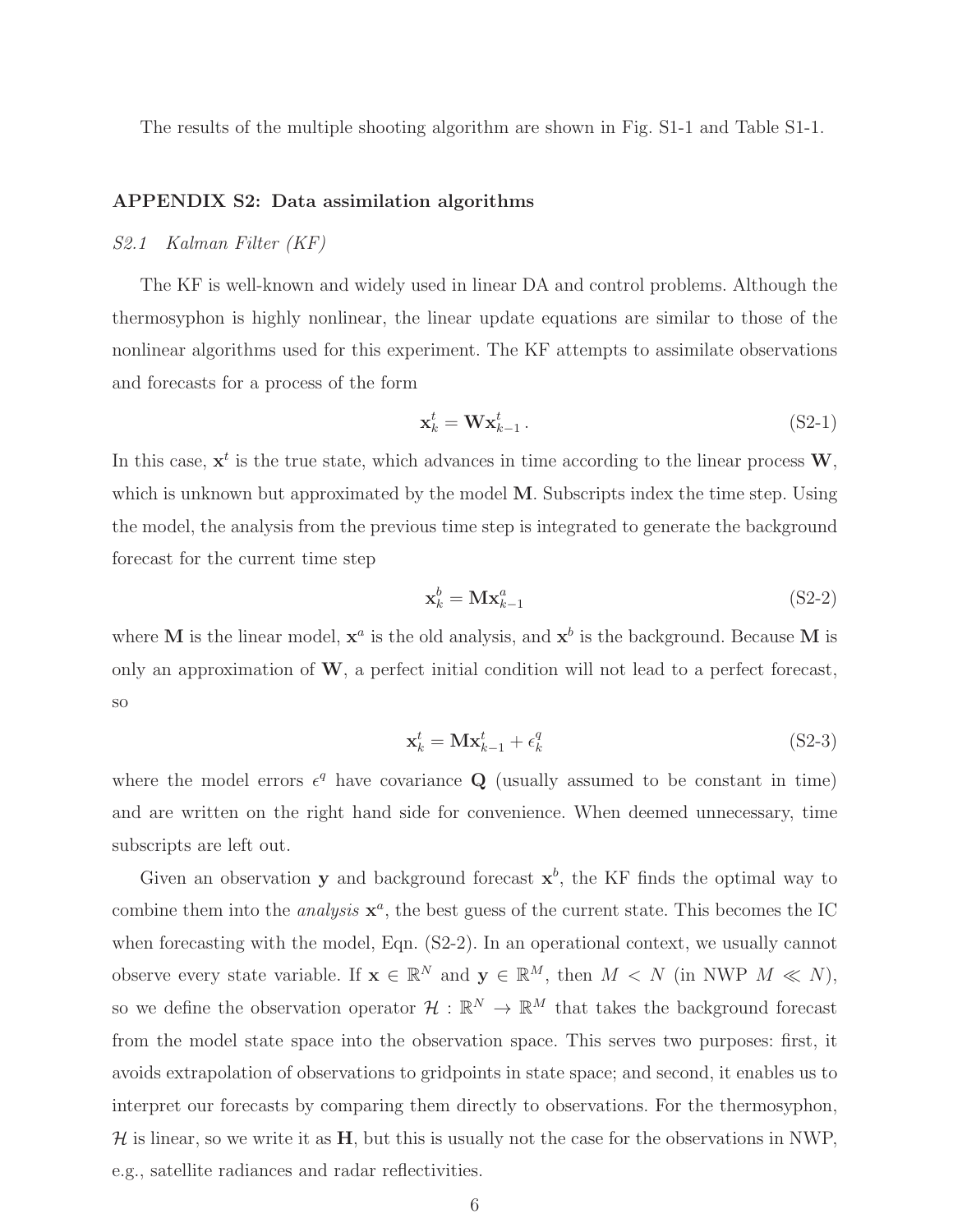The complete application of the KF consists of a forecast step

<span id="page-6-1"></span>
$$
\mathbf{x}_k^b = \mathbf{M} \mathbf{x}_{k-1}^a \tag{S2-4a}
$$

<span id="page-6-0"></span>
$$
\mathbf{B}_k = \mathbf{M}\mathbf{A}_{k-1}\mathbf{M}^T + \mathbf{Q} \tag{S2-4b}
$$

and an analysis step

<span id="page-6-3"></span>
$$
\mathbf{x}_{k}^{a} = \mathbf{x}_{k}^{b} + \mathbf{K}_{k}(\mathbf{y}_{k} - \mathbf{H}\mathbf{x}_{k}^{b})
$$
 (S2-5a)

<span id="page-6-2"></span>
$$
\mathbf{A}_k = (1 - \mathbf{K}_k \mathbf{H}) \mathbf{B}_k \tag{S2-5b}
$$

with the Kalman gain  $\mathbf{K}_k$  given by

$$
\mathbf{K}_k = \mathbf{B}_k \mathbf{H}^T (\mathbf{H} \mathbf{B}_k \mathbf{H}^T + \mathbf{R})^{-1} \,. \tag{S2-6}
$$

The forecast equations create the background forecast and update the background error covariance. The new background error covariance is the old analysis error integrated forward plus the model error **Q**. In the analysis step, this background forecast is incremented by the gain times the innovation  $(y - Hx^b)$  to produce the analysis. The difference between the analysis and the background is referred to as the analysis increment; statistical properties of these increments can be used to reduce model error [\(Danforth et al.](#page-14-5), [2007;](#page-14-5) [Danforth and Kalnay](#page-14-6), [2008b](#page-14-6)[;a\)](#page-14-7). The new analysis error is equal to the background error reduced by a factor of  $(1 - KH)$ . By finding the analysis, the filter has revealed the best possible starting point for the next background forecast. In fact, if the system is linear, the KF is the optimal algorithm for state-estimation.

# S2.2 Variational Filtering (3D-Var)

Rather than minimize the analysis error variance, the analysis equations can also be derived by finding the analysis state  $x^a$  that minimizes the quadratic scalar cost function  $2C(\mathbf{x}) = (\mathbf{x} - \mathbf{x}^b)^T \mathbf{B}^{-1}(\mathbf{x} - \mathbf{x}^b) + (\mathbf{y} - \mathcal{H}\mathbf{x})^T \mathbf{R}^{-1}(\mathbf{y} - \mathcal{H}\mathbf{x})$ . The cost  $C(\mathbf{x})$  has its minimum at  $x = x^a$ , where  $x^a$  is given by Eqn. [\(S2-5\)](#page-6-0). This is called the 3D variational (3D-Var) method since the minimization for NWP is with respect to a state vector embedded in a three-dimensional field (latitude, longitude, and height).

Formally, both 3D-Var and the KF yield the same solution [\(Kalnay, 2002](#page-14-8)). However, in this case the control variable is the analysis, while in the KF the control variable is the weight matrix itself. In operational NWP, where the dimension of the state space N is of  $\mathcal{O}(10^9)$ , the numerical implementations of 3D-Var and the nonlinear KF are drastically different. Because 3D-Var assumes the background error  $\bf{B}$  is fixed in time, the Kalman gain  $\bf{K}$  needs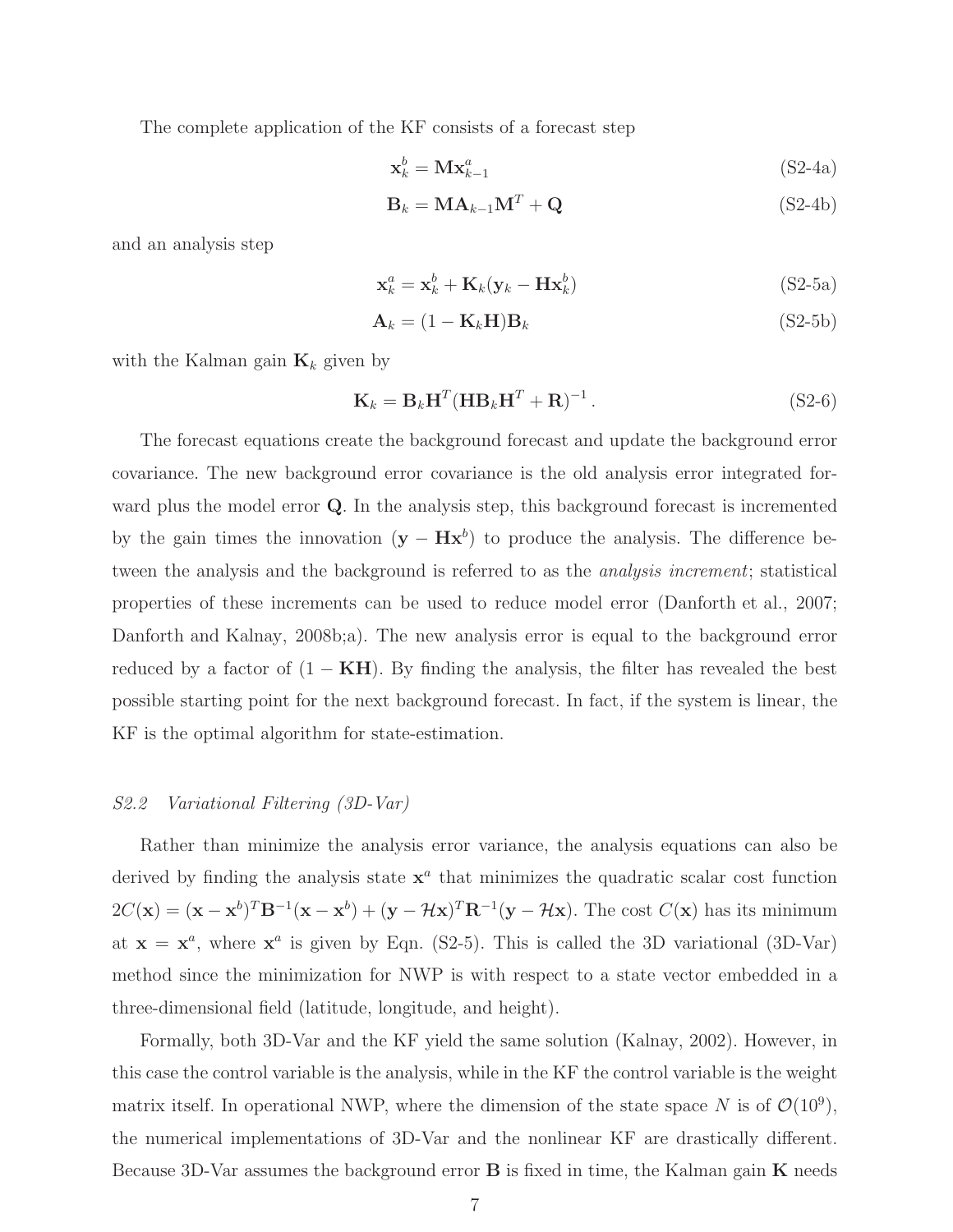to be calculated only once. The calculation of  $\bf{K}$  is the most computationally prohibitive part of DA because it requires solving a linear system in  $N$  variables. A constant  $\bf{K}$  thus makes the algorithm computationally simple; the most difficult part of implementing 3D-Var is finding the optimal B.

However, a static  $\bf{B}$  is not realistic. From a dynamical systems standpoint, uncertainty is closely related to stability, which is clearly dependent on the system state. In the thermosyphon, the true background error is typically smaller when the system state is near the unstable convecting equilibria than when the state is near the more unstable conducting equilibrium. Because 3D-Var is computationally cheap, the National Centers for Environmental Prediction (NCEP) employ it to estimate ICs for the National Weather Service 14-day global forecasts. However, it cannot detect so-called "errors of the day", state-dependent forecast errors which grow quickly but are not represented in the 3D-Var background error covariance matrix [\(Kalnay](#page-14-8), [2002;](#page-14-8) [Li et al.](#page-14-9), [2009\)](#page-14-9).

In our implementation, the 3D-Var background error covariance  $B_{3D-Var}$  was calculated iteratively, using a techniques similar to that described in [Yang et al.](#page-14-10) [\(2006](#page-14-10)). We did this by calculating a time average of the outer product of analysis increments

$$
\mathbf{B}_{3D\text{-Var}} = \langle (\mathbf{x}^b - \mathbf{x}^a)(\mathbf{x}^b - \mathbf{x}^a)^T \rangle, \tag{S2-7}
$$

disregarding the initial 500 assimilation cycles and iterating the process until convergence. During this, forecast errors were observed to decrease and stabilize. This  $\mathbf{B}_{\rm 3D-Var}$  was first computed for the 30 s assimilation window. It was stored and then used to bootstrap the iterative procedure for the 60 s assimilation window, which was stored and fed into the calculation for the 90 s assimilation window, etc.

### S2.3 Extended Kalman Filter (EKF)

The EKF is essentially the KF applied to a nonlinear model. Given a nonlinear model M, the error covariances are updated by the *linear tangent model*  $M \equiv \partial M/\partial x|_{x=x^b}$  which takes the place of M in Eqn. [\(S2-4b\)](#page-6-1). This model propagates small perturbations around the trajectory  $x^b$  forward in time. To operate on the matrix **A** with the linear tangent model, first take the Jacobian of F (the right hand side of the nonlinear differential equation  $\dot{\mathbf{x}} = F(\mathbf{x})$ which describes the model  $\mathcal{M}$ ) and evaluate it at the background point  $\mathbf{x}^b$ ; call this matrix **J.** Each column  $a_i$  of  $A$ , which can be thought of as an error perturbation to the analysis state, is then integrated forward in time according to the linear ODE  $\dot{\mathbf{a}}_i = \mathbf{J} \, \mathbf{a}_i$ .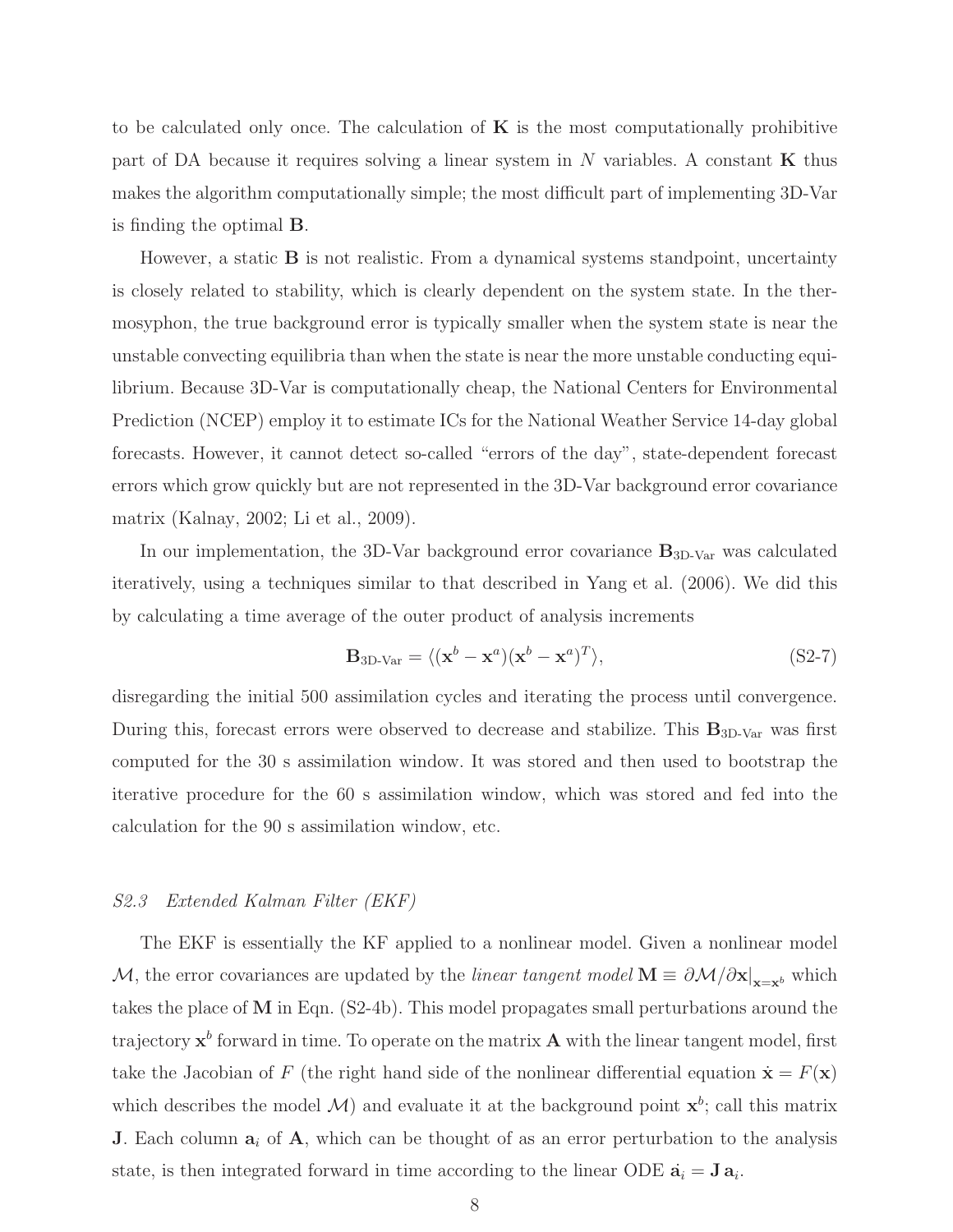Also note that if the observation operator  $\mathcal H$  is nonlinear, it is replaced by a similar linear tangent model  $\bf{H}$  in the matrix equations [\(S2-5\)](#page-6-0) and [\(S2-6\)](#page-6-2). The transpose of these matrix functions are called *adjoint models*, which are used in sensitivity analysis of the state to perturbations.

To propagate the background covariance without the explicit adjoint model, as Eqn. [\(S2-4b\)](#page-6-1) would require, B was first decomposed with the Cholesky factorization (Golub [and van Loan](#page-14-11), [1996](#page-14-11)) into the product of a lower and upper diagonal matrix before its columns were integrated forward with the linear tangent model M.

$$
\mathbf{B}_{k-1} = \mathbf{L}_{k-1} \mathbf{L}_{k-1}^T \tag{S2-8}
$$

$$
\mathbf{T}_k = \mathbf{M}_{k-1} \mathbf{L}_{k-1} \tag{S2-9}
$$

$$
\mathbf{A}_k = \mathbf{T}_k \mathbf{T}_k^T + \mathbf{Q} \tag{S2-10}
$$

This guarantees symmetry for the new analysis error covariance **A**.

Some modifications to the EKF algorithm are necessary to prevent filter divergence. A multiplicative inflation factor

$$
\mathbf{B} \leftarrow (1 + \Delta)\mathbf{B} \tag{S2-11}
$$

was applied to the background covariance matrix after the model integration and before the analysis step. We also performed additive inflation, following [Yang et al.](#page-14-10) [\(2006\)](#page-14-10). Random numbers uniformly distributed between 0 and  $\mu$  were added to the diagonal elements of **A** after performing the analysis and before the next forecast step, i.e.

$$
\mathbf{A} \leftarrow \mathbf{A} + \mu \operatorname{diag}(\nu) \tag{S2-12}
$$

where  $\nu$  is an N-dimensional vector whose entries are drawn from a uniform distribution between 0 and 1.

### S2.4 Ensemble Kalman Filters (EnKFs)

The EnKF is a method that replaces a single forecast state with an ensemble of states. The spread of the ensemble about its mean gives an approximation of the background error covariance and forecast uncertainty, while the ensemble average gives the best guess of the forecast. The EnKF was first introduced by [Evensen](#page-14-12) [\(1994](#page-14-12)). For a comprehensive overview of ensemble filters, see [Evensen](#page-14-13) [\(2003\)](#page-14-13). It was shown that if the observation, which has random error with covariance  $\bf{R}$ , is perturbed with P random errors (again with covariance **R**), to make an P-member ensemble of independent observations  $\{y_i\}$ , then the background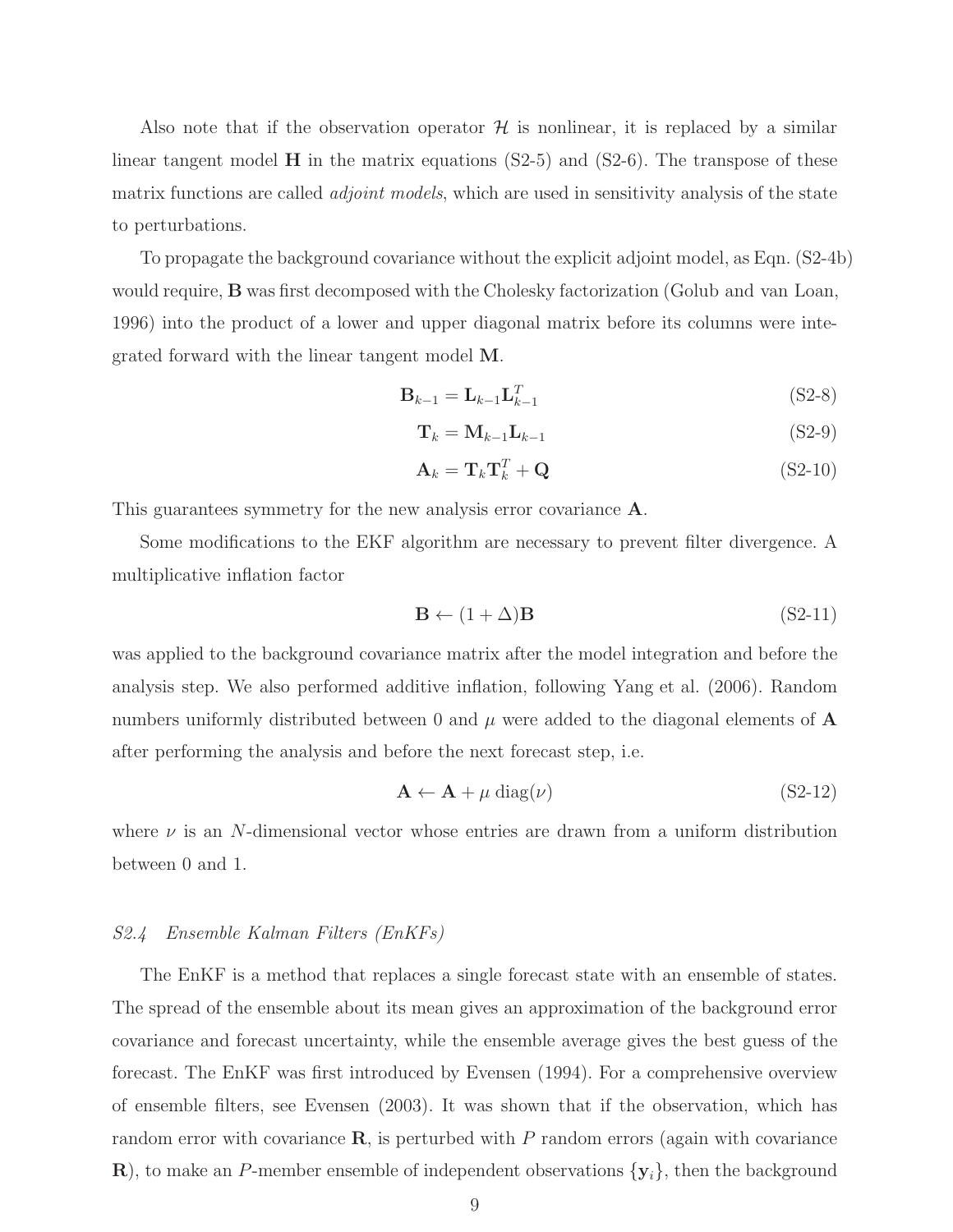error covariance can be written [\(Evensen, 2003\)](#page-14-13)

$$
\mathbf{B} \approx \frac{1}{P-1} \sum_{i=1}^{P} (\mathbf{x}_i^b - \overline{\mathbf{x}^b})(\mathbf{x}_i^b - \overline{\mathbf{x}^b})^T = \frac{1}{P-1} \mathbf{X}^b \mathbf{X}^{b^T}
$$
(S2-13)

which is simply the unbiased average outer product of background perturbations  $\mathbf{X}^b$  =  $[\mathbf{x}_1^{b}, \ldots, \mathbf{x}_p^{b}]$ . The background forecast of ensemble member *i* is denoted  $\mathbf{x}_i^b$ ,  $\overline{\mathbf{x}^b}$  is the background forecast ensemble average, and  $\mathbf{x}'_i = \mathbf{x}_i^b - \overline{\mathbf{x}^b}$  is the *i*th member's deviation from the mean. In this case, each ensemble member is updated according to the KF equations for their associated observation

The advantages of the EnKF are many: there is no linear tangent model to compute, the number of ensemble members can be small  $(\mathcal{O}(10^2))$  for NWP) relative to the dimensionality of the state space, and prior knowledge about the structure of the forecast errors is not necessary. Currently, 4D-Var (like 3D-Var but also taking into account older observations) and ensemble filters are the most promising candidates being considered to replace 3D-Var in operational NWP.

As with the EKF, ensemble filters tend to underestimate the background error, resulting in an ensemble spread which is typically less too small. We again used multiplicative inflation of the background error, a common method shown to be successful in [Evensen](#page-14-13) [\(2003\)](#page-14-13); [Whitaker and Hamill](#page-14-14) [\(2002](#page-14-14)); [Annan and Hargreaves](#page-14-15) [\(2004\)](#page-14-15); [Yang et al.](#page-14-10) [\(2006\)](#page-14-10); [Kalnay et al.](#page-14-16) [\(2007\)](#page-14-16). This is accomplished by setting

$$
\mathbf{X}^b \leftarrow (1+\Delta)^{1/2} \mathbf{X}^b \tag{S2-14}
$$

before the analysis step. Additive inflation proved crucial to stabilizing both EnKFs tested. Without it, the filters sometimes worked but only with  $\Delta \gg 1$ ;  $\Delta$  is supposed to be a small parameter. As in the EKF, additive inflation is applied immediately after the analysis step, but in this case the noise is added to the analysis ensemble states

$$
\mathbf{x}_i^a \leftarrow \mathbf{x}_i^a + \mu \,\nu \tag{S2-15}
$$

for all  $i = 1, \ldots, P$ . The noise  $\nu$  is, again, an N-dimensional random vector with entries drawn from the uniform distribution between 0 and 1.

# S2.5 Ensemble Square Root Filter (EnSRF)

The original EnKF adds noise to create linearly independent observations and is classified as a perturbed observations method [\(Kalnay et al., 2007\)](#page-14-16). This necessarily introduces additional sampling error into the forecast. For this reason, [Whitaker and Hamill](#page-14-14) [\(2002\)](#page-14-14)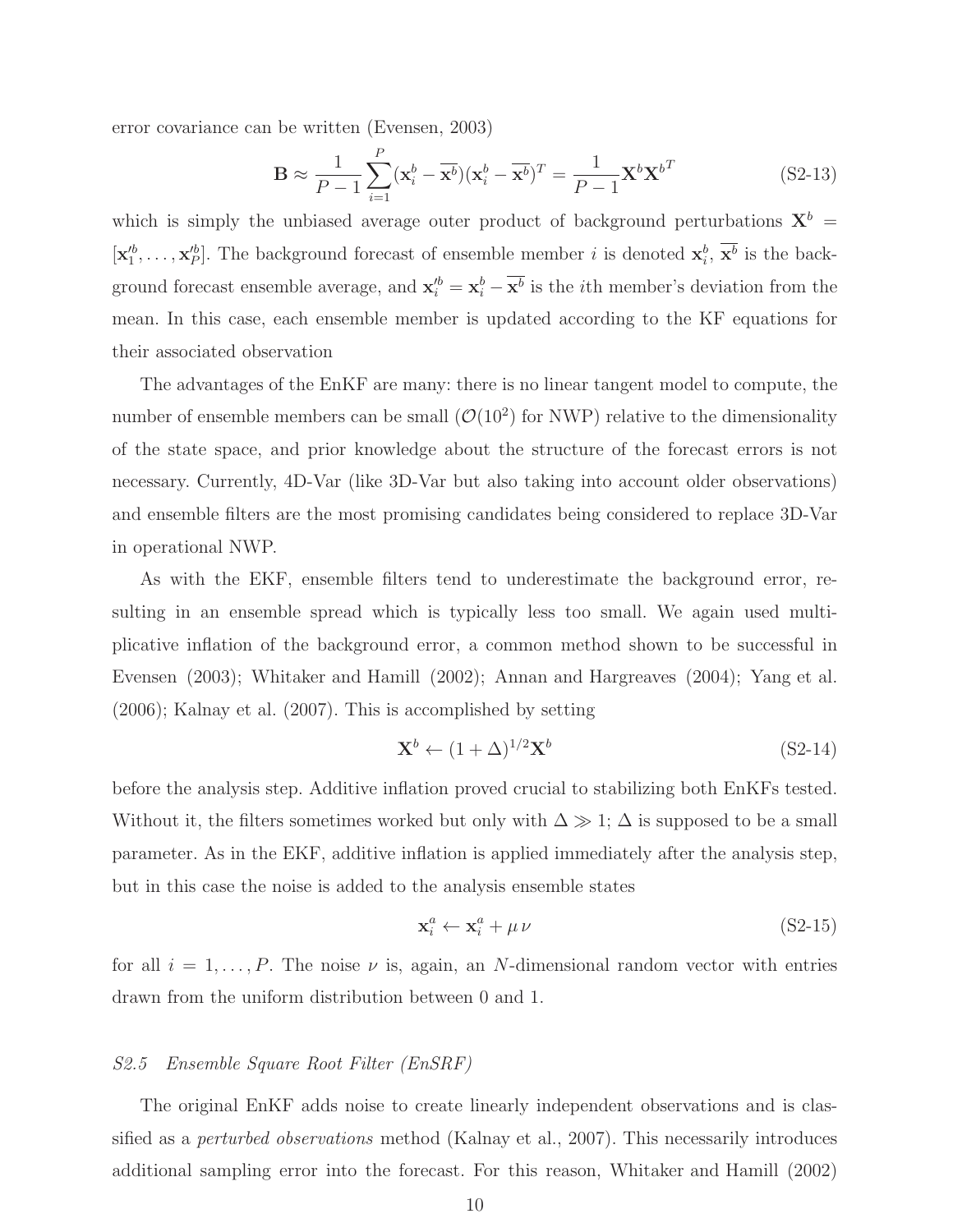introduced the ensemble square root filter (EnSRF) as an improved EnKF. In the EnSRF, the ensemble mean is updated with the traditional Kalman gain (Eqn. [\(S2-6\)](#page-6-2))

$$
\overline{\mathbf{x}^a} = \overline{\mathbf{x}^b} + \mathbf{K}(\mathbf{y} - \mathcal{H}\overline{\mathbf{x}^b})
$$
 (S2-16)

and deviations from the mean are updated by

<span id="page-10-0"></span>
$$
\mathbf{X}^a = (1 - \tilde{\mathbf{K}} \mathcal{H}) \mathbf{X}^b \tag{S2-17}
$$

where

$$
\tilde{\mathbf{K}} = \mathbf{B} \mathbf{H}^T \left[ \left( \sqrt{\mathbf{H} \mathbf{B} \mathbf{H}^T + \mathbf{R}} \right)^{-1} \right]^T \times \left[ \sqrt{\mathbf{H} \mathbf{B} \mathbf{H}^T + \mathbf{R}} + \sqrt{\mathbf{R}} \right]^{-1} . \tag{S2-18}
$$

When the observation is a scalar, it can be shown that

$$
\tilde{\mathbf{K}} = \left(1 + \sqrt{\frac{\mathbf{R}}{\mathbf{H}\mathbf{B}\mathbf{H}^T + \mathbf{R}}}\right)^{-1} \mathbf{K}.
$$
 (S2-19)

If observation errors are uncorrelated  $(R$  is diagonal), then Eqn.  $(S2-19)$  can be used to process observations one at a time [\(Whitaker and Hamill, 2002](#page-14-14)). The updated analysis ensemble is then  $\{\mathbf x_i^a\}$ , where  $\mathbf x_i^a = \overline{\mathbf x^a} + \mathbf x_i'^a$ . Square root filters have better numerical stability and speed than their standard KF counterparts. The Potter square root filter was employed for navigation in the Lunar Module of the Apollo program [\(Savely et al., 1972](#page-14-17)).

### S2.6 Ensemble Transform Kalman Filter (ETKF)

The ETKF is another type of deterministic square root filter. In this variant, the analysis perturbations are assumed to be equal to the background perturbations postmultiplied by a transformation matrix  $\bf{T}$  so that the analysis error covariance satisfies Eqn. [\(S2-5b\)](#page-6-3). The analysis covariance is written

$$
\mathbf{A} = \frac{1}{P - 1} \mathbf{X}^a \mathbf{X}^{aT} = \mathbf{X}^b \hat{\mathbf{A}} \mathbf{X}^{bT}
$$

where  $\hat{\mathbf{A}} = [(P-1)\mathbf{I} + (\mathbf{H}\mathbf{X}^b)^T \mathbf{R}^{-1} (\mathbf{H}\mathbf{X}^b)]^{-1}$ . The analysis perturbations are  $\mathbf{X}^a = \mathbf{X}^b \mathbf{T}$ , where  $\mathbf{T} = [(P-1)\hat{\mathbf{A}}]^{1/2}$ . See [Kalnay et al.](#page-14-16) [\(2007\)](#page-14-16) for further details.

The local ensemble transform filter (LETKF) is a variant that computes the analysis at a given gridpoint using only local observations. This allows for efficient parallelization. Localization removes spurious long-distance correlations from B and allows greater flexibility in the global analysis by allowing different linear combinations of ensemble members at different spatial locations [\(Kalnay et al.](#page-14-16), [2007;](#page-14-16) [Hunt et al.,](#page-14-18) [2007](#page-14-18)).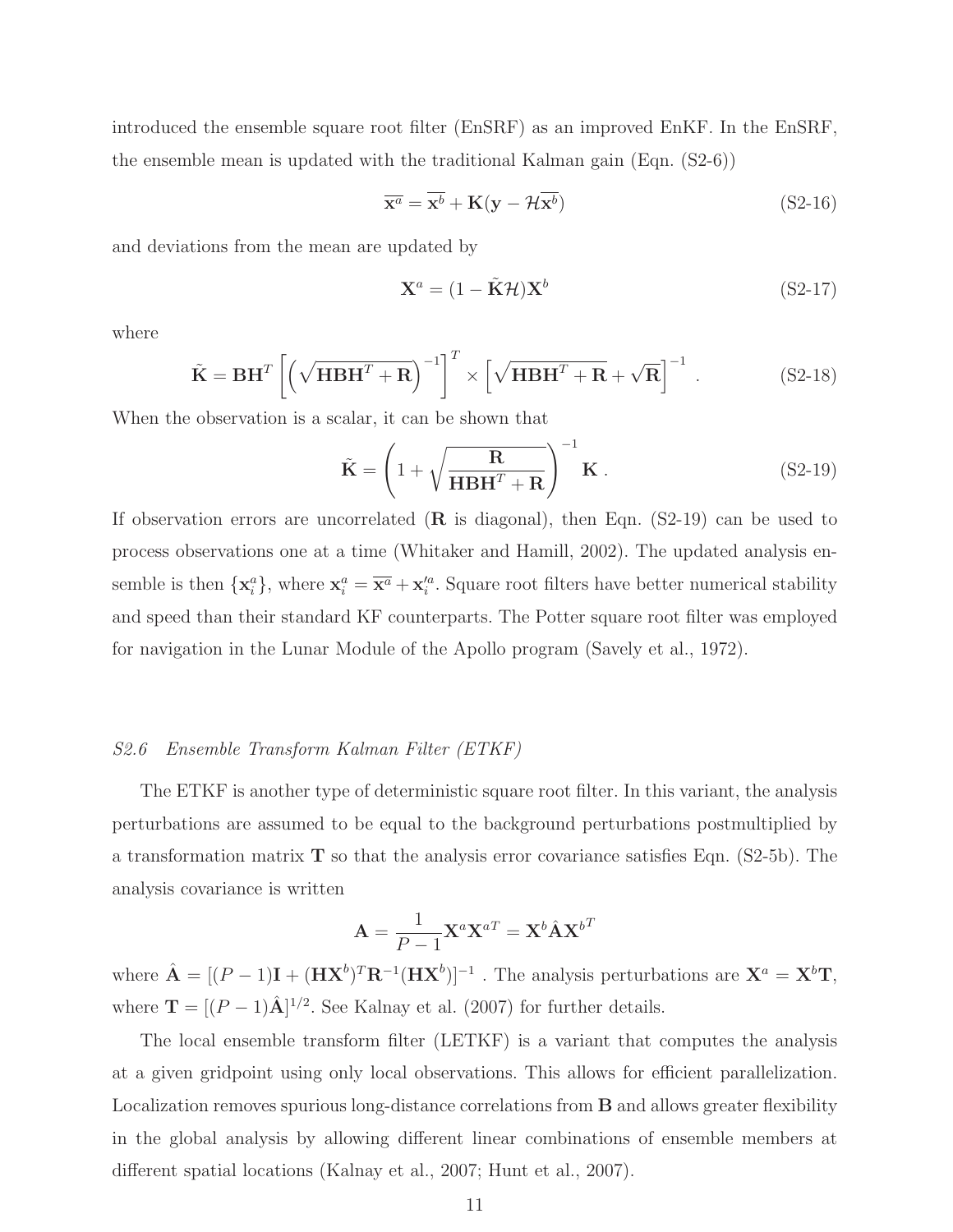<span id="page-11-0"></span>

| EnSRF & ETKF        |      | EKF   |  |                     |      |       |
|---------------------|------|-------|--|---------------------|------|-------|
| analysis window (s) | Δ    | $\mu$ |  | analysis window (s) | Δ    | $\mu$ |
| 30                  | 0.15 | 0.25  |  | 30                  | 0.15 | 0.25  |
| 60                  | 0.15 | 0.25  |  | 60                  | 0.15 | 0.25  |
| 90                  | 0.15 | 0.25  |  | 90                  | 0.15 | 0.25  |
| 120                 | 0.15 | 0.25  |  | 120                 | 0.15 | 0.25  |
| 150                 | 0.15 | 0.25  |  | 150                 | 0.15 | 0.25  |
| 180                 | 0.15 | 0.25  |  | 180                 | 0.15 | 0.25  |
| 210                 | 0.15 | 0.25  |  | 210                 | 0.15 | 0.25  |
| 240                 | 0.15 | 0.25  |  | 240                 | 0.15 | 0.25  |
| 270                 | 0.15 | 0.25  |  | 270                 | 0.15 | 0.25  |
| 300                 | 0.15 | 0.25  |  | 300                 | 0.15 | 0.25  |
| 330                 | 0.15 | 0.25  |  | 330                 | 0.15 | 0.25  |
| 360                 | 0.15 | 0.25  |  | 360                 | 0.15 | 0.25  |
| 390                 | 0.2  | 0.25  |  | 390                 | 0.2  | 0.25  |
| 420                 | 0.2  | 0.25  |  | 420                 | 0.2  | 0.25  |
| 450                 | 0.2  | 0.25  |  | 450                 | 0.2  | 0.25  |
| 480                 | 0.25 | 0.25  |  | 480                 | 0.2  | 0.25  |
| 510                 | 0.25 | 0.25  |  | 510                 | 0.2  | 0.25  |
| 540                 | 0.25 | 0.25  |  | 540                 | 0.25 | 0.25  |
| 570                 | 0.25 | 0.25  |  | 570                 | 0.25 | 0.25  |
| 600                 | 0.25 | 0.25  |  | 600                 | 0.25 | 0.25  |

<span id="page-11-1"></span>Table S2-1. Inflation tuning parameters used in DA experiments.



Figure S2-1. Contour plot of forecast error using the EnSRF and an assimilation window of 360 s, as the inflation parameters  $\Delta$  and  $\mu$  were varied. The chosen parameters  $\Delta = 0.15$  and  $\mu = 0.25$  lie in the region of lowest error.

#### S2.7 Tuning Parameters

Table [S2-1](#page-11-0) lists the tuning parameters used for the DA experiments. The tuning was done manually. Sensitivity of model error to the tuning parameters was checked by creating a course contour plot of background error for assimilation windows of 2, 4, 6, 8, and 10 minutes for each filter; an example is shown in Fig. [S2-1.](#page-11-1)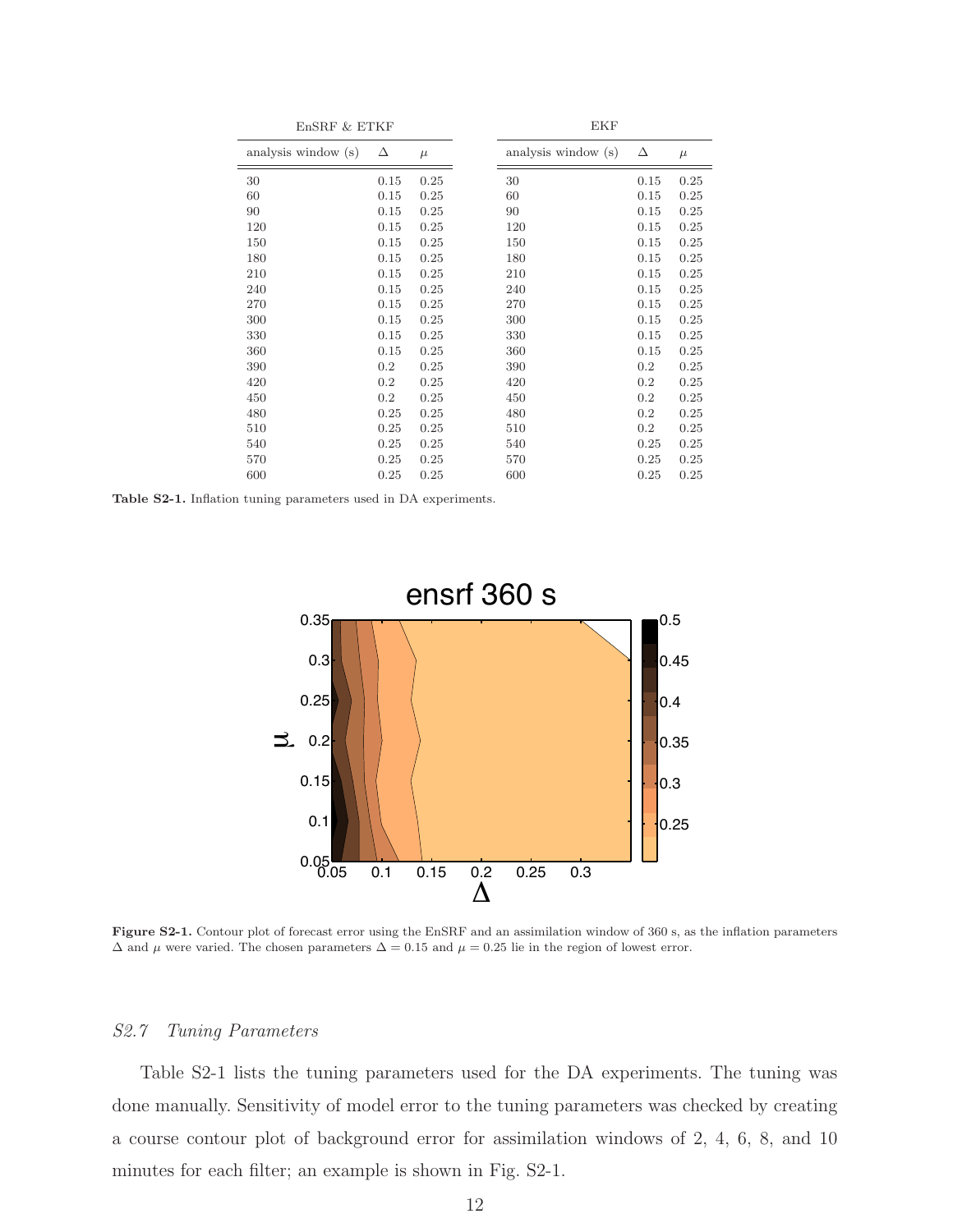<span id="page-12-0"></span>

Figure S3-1. Tuning the flow reversal forecasts methods by varying (a)  $\rho_{\rm corr}$  for the correlation test, (b)  $\rho_{\rm BV}$  for the BV test, and (c)  $\lambda_{\rm lead}$  for lead test. The dashed line is at 95%. There are tradeoffs among the various skill scores (POD, TS, RPS-avg, RPS-med) and costs (FAR). The chosen, final parameters  $\lambda_{\text{lead}} = 7$ ,  $\rho_{\text{BV}} = 0.6802$ , and  $\rho_{\text{corr}} = 1.4$  (with  $\lambda_{\text{corr}} = 18$ ) appear in the middle of each plot.

#### APPENDIX S3: Flow reversal forecast tuning

In Fig. [S3-1,](#page-12-0) we present skill score curves as the tuning parameters of the three flow reversal forecasts are varied. We used a sequence of plots of this type to inform our tuning of the various flow reversal tests.

In Fig. [S3-2,](#page-13-0) we also present warning time histograms for the different tests. If early detection of flow reversals is desirable, then the warning times tell us how the tests compare.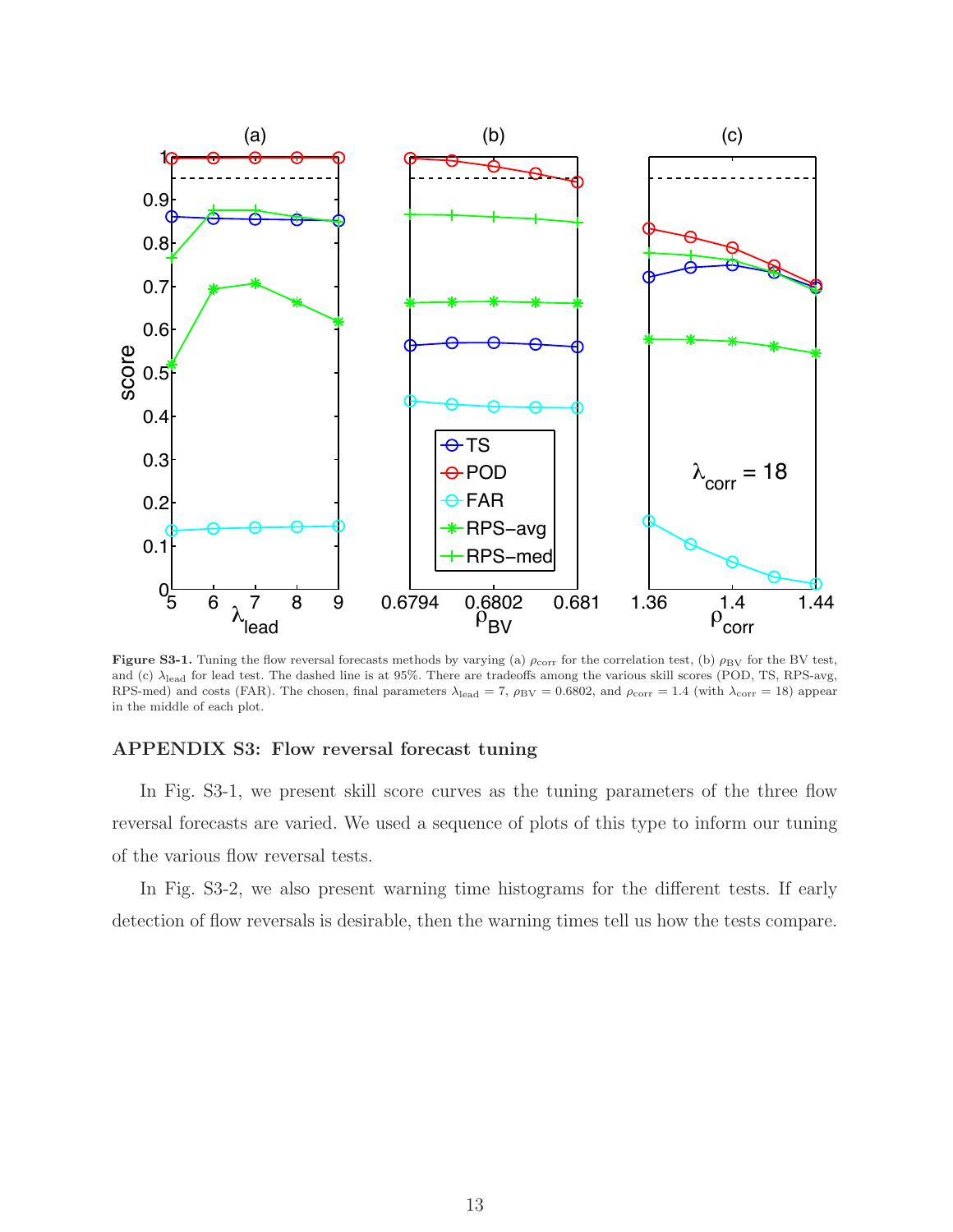<span id="page-13-0"></span>

Figure S3-2. Warning time distributions for the three flow reversal tests, in units of 30 s analysis cycles. The warning time is the time interval between the test being triggered and observation of the the actual flow reversal. The correlation test gives the earliest average warning time, followed by the BV and lead tests.